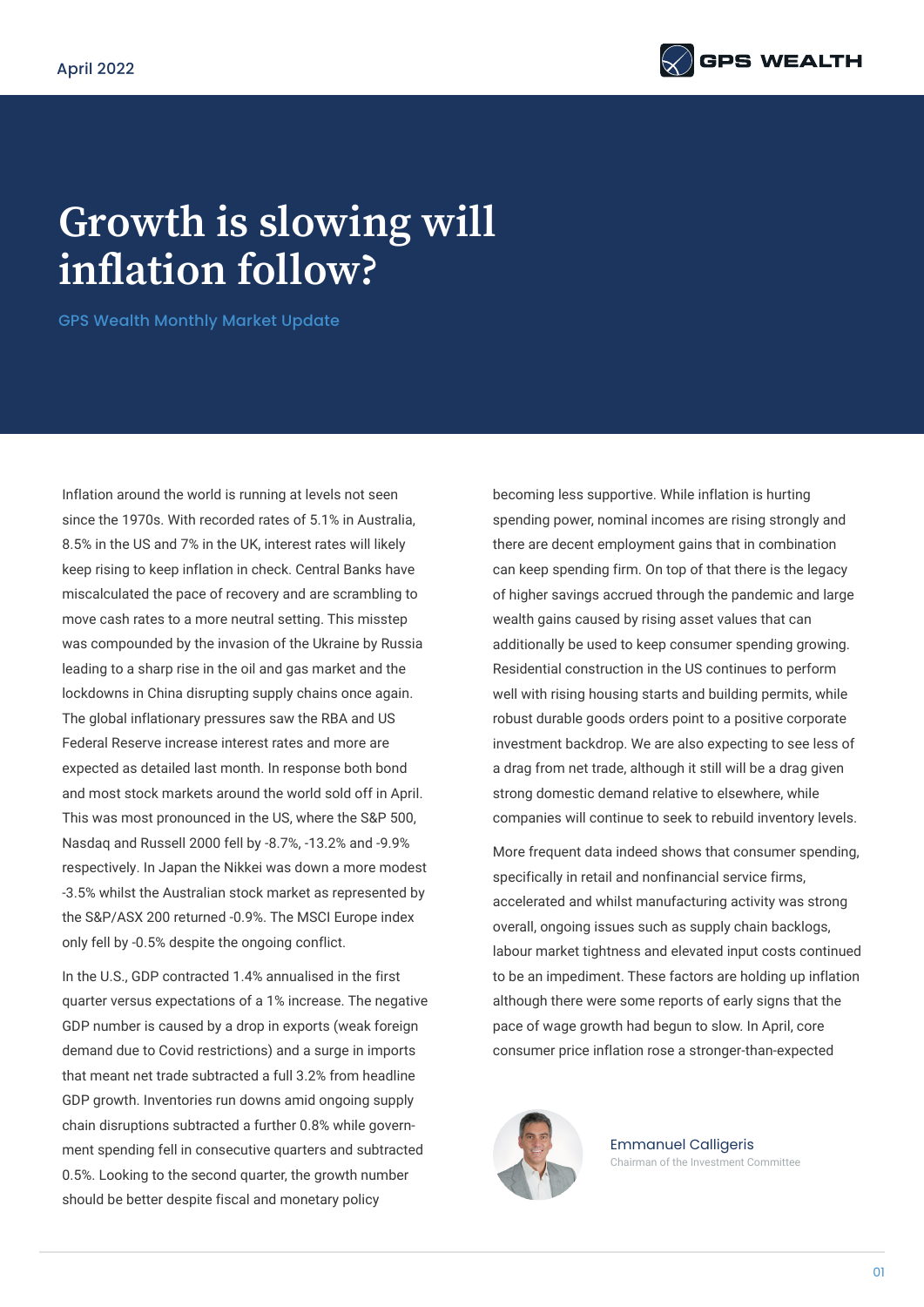0.6% over the month, re-affirming our expectation that underlying inflationary pressures have not eased meaningfully. This brought the year-on-year reading from 6.5% in March to 6.2%. Strength was notable across many subcomponents, with a 0.56% increase in primary rents and a 0.46% increase in owners' equivalent rent. Airfares rose a substantial 18.6% over the month. Used car prices did decline modestly again in April by 0.4%, although new car prices rose 1.1%. Furniture prices rose 0.5%, the softest increase since July 2021. Headline consumer prices rose 0.3% in April as food prices rose 0.9% but energy prices declined 2.7%, partly due to seasonal adjustment factors. This brought the year-on-year reading to 8.3% from 8.5%. The Federal Reserve reiterated its determination to bring inflation under control, but eased concerns that this would be done with a couple of 0.75% increases.

In Australia, headline inflation was stronger than expected with price pressures clearly broadening as the share of items in the CPI basket recording above 3% inflation rising over 50% for the first time since 2009. National house price growth remained positive in March (Corelogic +0.3%) however house prices are widely expected to have peaked with higher rates and increasingly stretched affordability metrics weighing on housing demand. The latest NAB business survey reported further improvement in business conditions due to strengthened trading conditions and profitability. Business confidence rose, continuing the steady rise since the Omicron outbreak. However consumers are not so confident. The Westpac Melbourne Institute Index of Consumer Sentiment fell by 5.6% in May from 95.8 in April to 90.4. The Index is now at its lowest level since August 2020 when households were unnerved by the 'second wave' lockdown in Victoria. The Reserve Bank has begun its tightening cycle and Board is likely to follow up the move in May with a further move in June. The specific task of reducing demand-related inflation pressures and containing inflationary expectations is now at hand and the disturbing signal from the May sentiment report should not dissuade the Board from that objective.

The lockdown in Shanghai has lasted more than a month and will continue throughout May. Beijing is now starting

mass Covid-19 testing and is therefore in partial lockdown. Beijing could experience similar issues if large numbers of Covid cases are found. The government, including the People's Bank of China, (PBoC) has said it will execute policy actions to support economic growth. The main thing we have seen so far is that the PBoC has cut the Reserve Requirement Ratio on foreign currency deposits to release dollars for financial institutions to buy yuan in financial markets. This has prevented a further depreciation of the USD/CNY and USD/CNH beyond 6.60. The PBoC has also said that it will speed up regulation on the platform economy (i.e. companies including Alibaba and Tencent) that have provided fintech services to society. This also helped lift the Chinese equity market, but only for a short while. The government also pledged to push forward the construction of infrastructure projects. If this is put into action, it means an increase in bond issuance by local governments to fund those projects as well as to kick off construction. Airport infrastructure is already under construction, and some highways, too. Despite these policies and pledges, growth will likely slow from 4.8% to 3.6% by the end of 2022.

Eurozone GDP grew by 0.2% quarter-on-quarter. However, demand is clearly weakening. On the back of the war in Ukraine and dwindling purchasing power, consumer confidence crashed in March and remained around the same low level in April. The component regarding major consumption purchases fell back in April to the lowest level since the lockdowns in 2020. Business confidence held up better, but also seems to have peaked. With the Omicron lockdowns in China intensifying in April, supply-side issues are likely to hamper eurozone industrial production in the coming months.

The continued tightening by global central banks and the possibility of recession is likely to continue to remain the focus for markets in the weeks and months ahead. The Russian / Ukraine situation continues to add another layer of volatility for financial markets as fuel prices have reached consumption sapping levels and will likely keep inflation elevated. Despite peaking, inflation is likely to plateau as opposed fall quickly.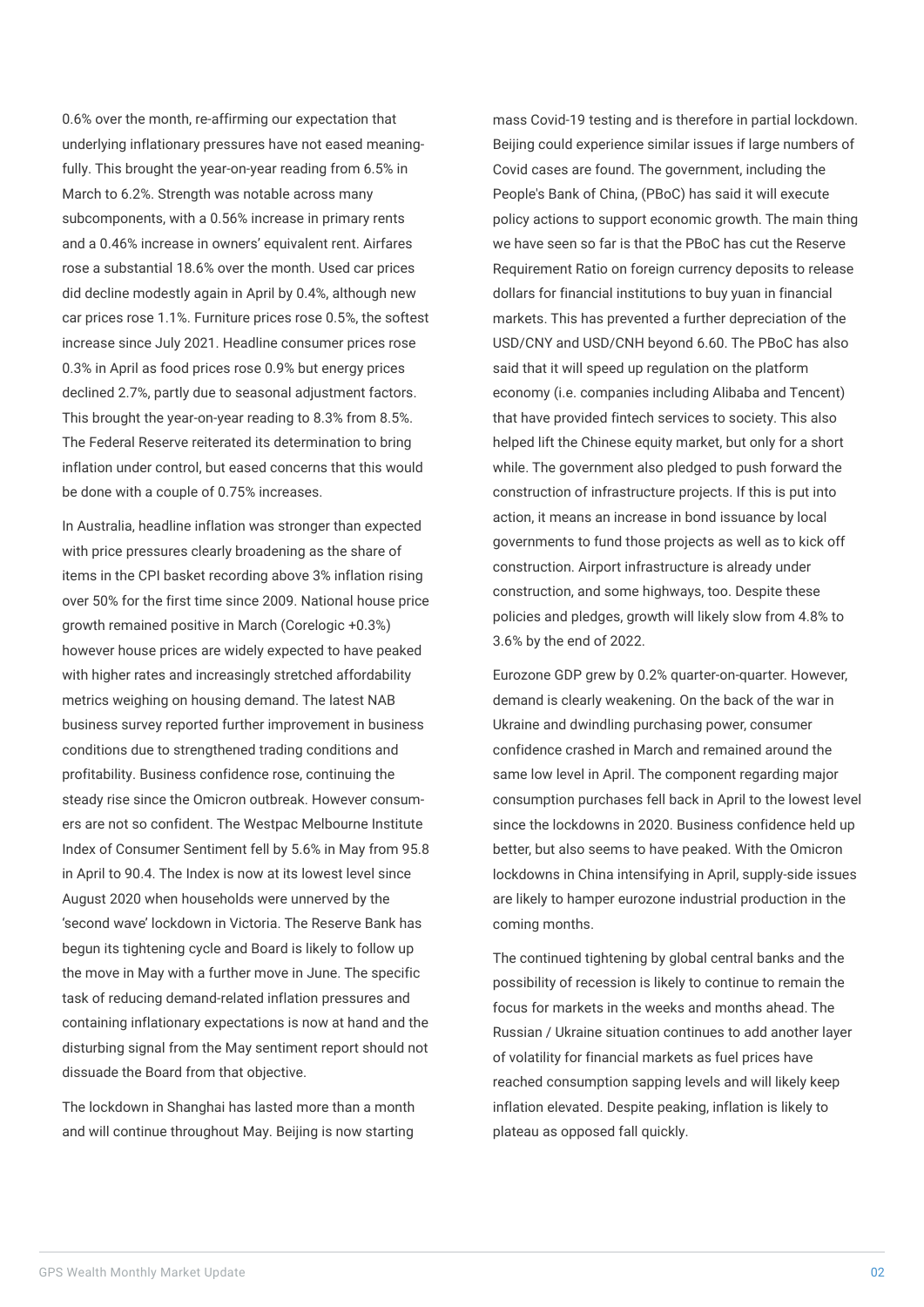Both domestically and globally, bonds are less expensive given the recent selloff however it does feel a little early to be increasing portfolio exposure even if inflation returns to 2.25%-2.5% the risk is on the upper side. Growth is slowing however inflation will likely slow with a longer lag than we have witnessed since the global financial crisis.